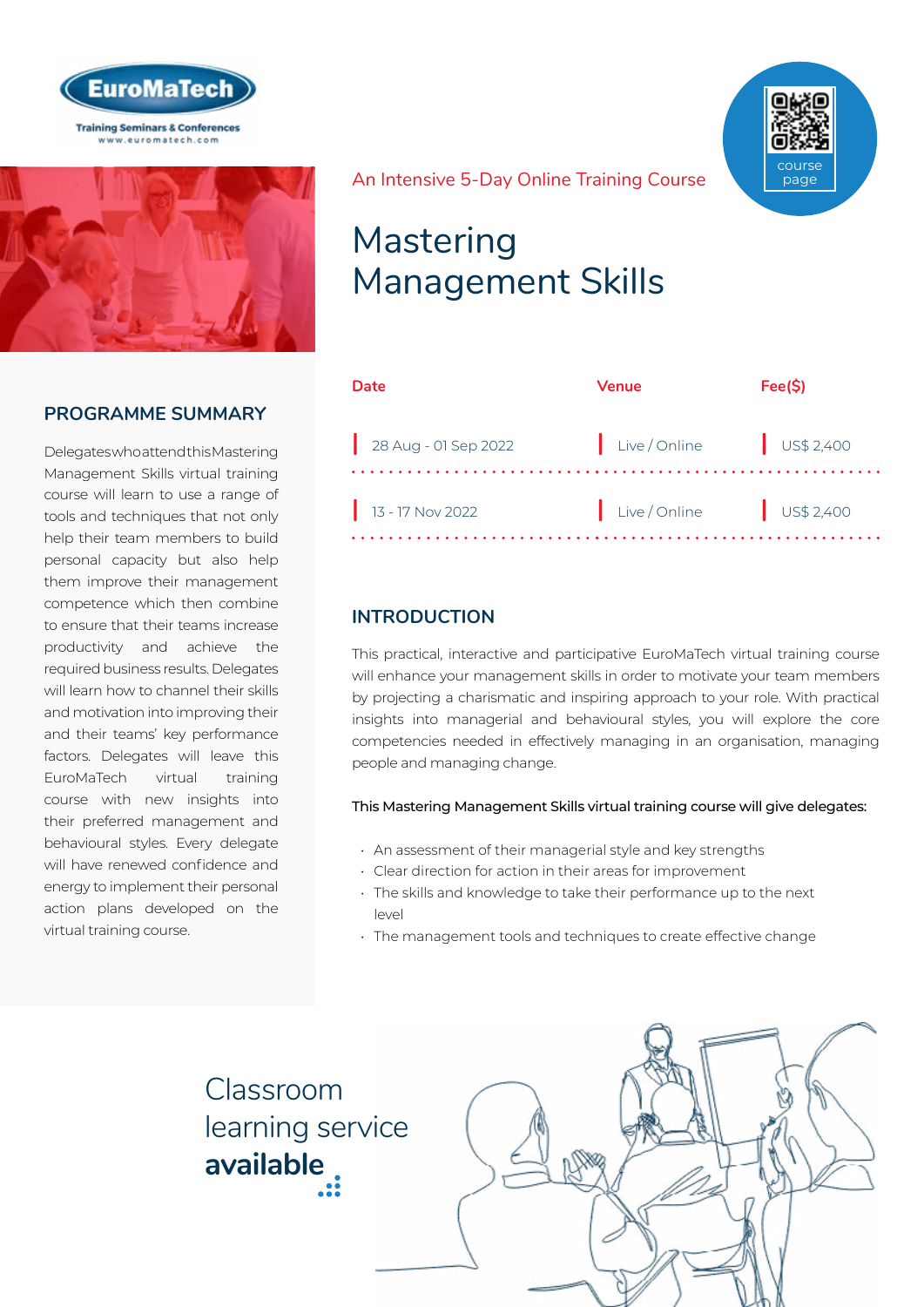# **TRAINING METHODOLOGY**

Mastering Management Skills offers a virtual training course which is highly interactive and gives everybody an opportunity to selfassess their skills and competence, exchange views and learn from each other's experiences. This EuroMaTech virtual training course also includes a range of case studies, management activities and simulations, discussion exercises, self-assessment instruments and video training films.

# **In-house Training**

EuroMaTech is capable of conducting this training programme exclusively for your delegates. Please e-mail us on inhouse@euromatech.ae for further information and/or to receive a comprehensive proposal.



www.euromatech.com

# **WHO SHOULD ATTEND**

- Individuals who have some experience at the supervisor / manager level and are ready to take more management responsibilities
- Individuals who are being groomed to make the transition from supervision to management
- Managers who are looking to improve their managerial competencies
- Those who have been appointed to manage a change initiative

# **PROGRAMME OBJECTIVES**

- Clarify and understand your role as manager
- Know the importance of understanding your strengths, development needs and preferred style as a manager
- Understand how your preferred behavioural style and how it impacts on your management
- Embrace core competencies of effective managers
- Identify the key elements used by major organisations to achieve business excellence
- Develop your core managerial style to inspire your team
- Understand how to implement a successful strategy a plan
- Understand the need to take responsibility for leading change
- Understand how to be an effective role model of change and managerial competence

# **QUALITY CERTIFICATIONS & ACCREDITATIONS**

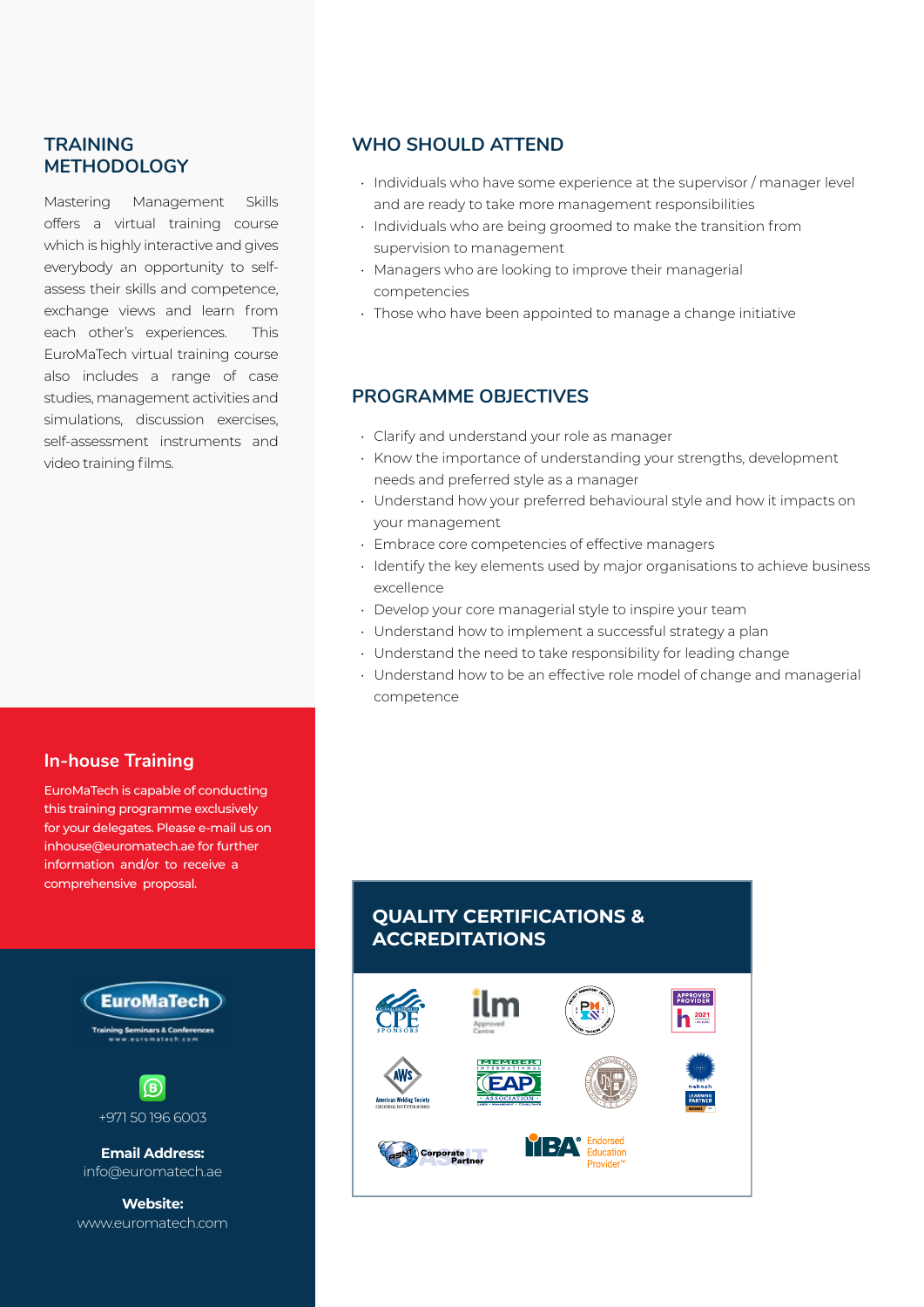# **COURSE OUTLINE**



# **Day 3**

## Encouraging and Enabling Your People to Give Their Best

- The main attributes and style of a of modern leader
- Recruiting and Selecting People
- Establishing and managing expectations
- Building the capability and capacity of your people
- Monitoring, Tracking and Appraising Performance
- Creative Problem Solving and effective decision making
- Introduction to high performing team development

# **Day 1** You as Manager

- The changing role of a manager
- The importance of developing yourself as a manager
- Understanding the differences between "Leadership"and "Management"
- What sort of manager are you?
- The Dimensions and Characteristics of Behavioural Styles
- Your Behavioural Style and how it impacts upon performance of self and others
- The Functions and Competencies of a 21stCentury Manager

# **Day 4**

# Making the Best of Your Resources

- Managing your resources (both non-people and your people)
- The cost of poor quality and the benefits of quality excellence
- Exploring, identifying and managing risks
- Minimising the wider environmental impacts
- Using technology effectively to maximise impact and to improve the customer experience
- Supporting your team to achieve results your customers will value
- Developing your customer focus to ensure effective, consistent customer experiences
- Defining, evaluating and managing business processes
- Supporting innovation ad creativity

# **Day 2**

# Developing Personal Excellence and Strategic Understanding

- Using Emotional Intelligence to improve performance and to aid understanding of self and others
- Being efficient and effective as a manager
- Developing your Networks
- Making every meeting productive and valuable
- Supporting strategy in the organisation, Mission, Vision, Values and Success Factors
- Focussing on the future, undertaking external and internal analyses
- Understanding the Impact of Organisation Culture
- Ensuring Regulatory Issues are Known and Understood

# **Day 5**

# Achieving Results your Customers will Value

- Facilitating Organisational Change
- Managing Changes in your team
- Systems Thinking
- Identifying opportunities for improvements
- Embedding a continuous improvement culture in your team
- Post Course Action Plan